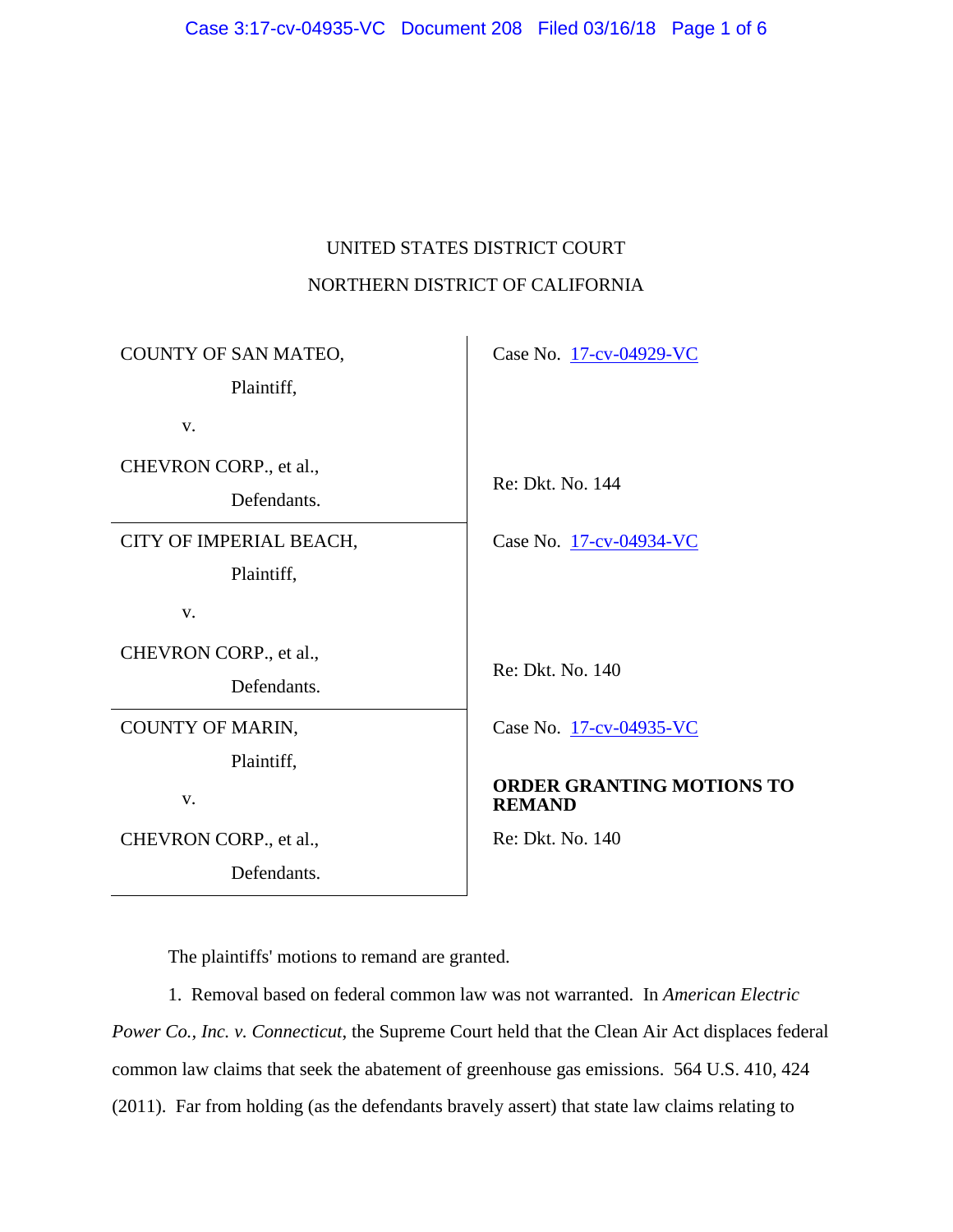#### Case 3:17-cv-04935-VC Document 208 Filed 03/16/18 Page 2 of 6

global warming are superseded by federal common law, the Supreme Court noted that the question of whether such state law claims survived would depend on whether they are preempted by the federal statute that had displaced federal common law (a question the Court did not resolve). *Id.* at 429. This seems to reflect the Court's view that once federal common law is displaced by a federal statute, there is no longer a possibility that state law claims could be superseded by the previously-operative federal common law.

Applying *American Electric Power*, the Ninth Circuit concluded in *Native Village of Kivalina v. ExxonMobil Corp.* that federal common law is displaced by the Clean Air Act not only when plaintiffs seek injunctive relief to curb emissions but also when they seek damages for a defendant's contribution to global warming. 696 F.3d 849, 857-58 (9th Cir. 2012). The plaintiffs in the current cases are seeking similar relief based on similar conduct, which means that federal common law does not govern their claims. In this respect, the Court disagrees with *People of the State of California v. BP P.L.C.*, Nos. C 17-06011 WHA, C 17-06012 WHA (N.D. Cal. Feb. 27, 2018), which concluded that San Francisco and Oakland's current lawsuits are materially different from *Kivalina* such that federal common law could play a role in the current lawsuits brought by the localities even while it could not in *Kivalina*. Like the localities in the current cases, the *Kivalina* plaintiffs sought damages resulting from rising sea levels and land erosion. Not coincidentally, there is significant overlap between the defendants in *Kivalina* and the defendants in the current cases. 696 F.3d at 853-54  $\&$  n.1. The description of the claims asserted was also nearly identical in *Kivalina* and the current cases: that the defendants' contributions to greenhouse gas emissions constituted "a substantial and unreasonable interference with public rights." *Id.* at 854. Given these facts, *Kivalina* stands for the proposition that federal common law is not just displaced when it comes to claims against domestic sources of emissions but also when it comes to claims against energy producers' contributions to global warming and rising sea levels. *Id.* at 854-58. Put another way, *American Electric Power* did not confine its holding about the displacement of federal common law to particular sources of emissions, and *Kivalina* did not apply *American Electric Power* in such a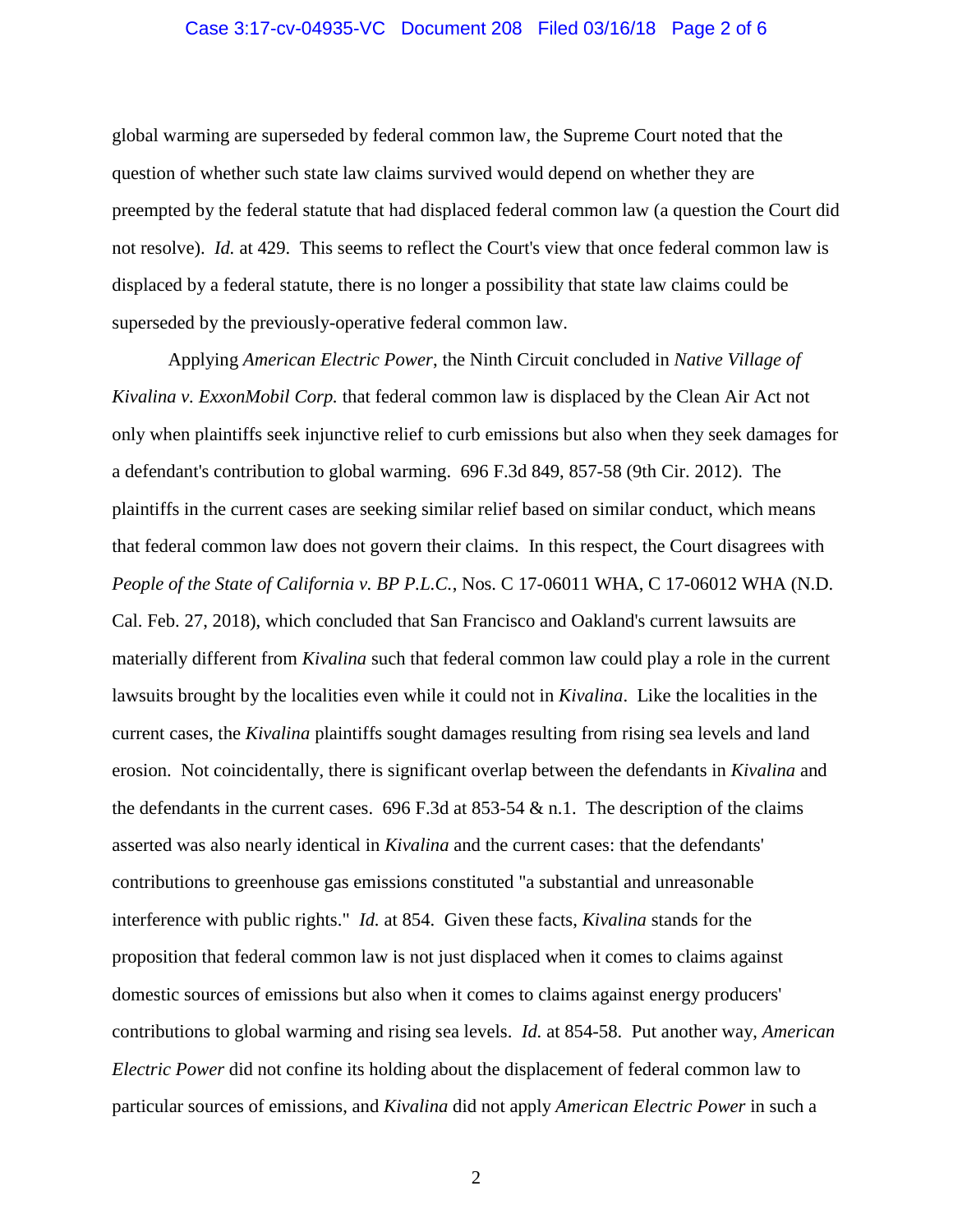#### Case 3:17-cv-04935-VC Document 208 Filed 03/16/18 Page 3 of 6

limited way.

Because federal common law does not govern the plaintiffs' claims, it also does not preclude them from asserting the state law claims in these lawsuits. Simply put, these cases should not have been removed to federal court on the basis of federal common law that no longer exists.

2. Nor was removal warranted under the doctrine of complete preemption. State law claims are often preempted by federal law, but preemption alone seldom justifies removing a case from state court to federal court. Usually, state courts are left to decide whether state law claims are preempted by federal law under principles of "express preemption," "conflict preemption" or "field preemption." And state courts are entirely capable of adjudicating that sort of question. *See, e.g.*, *Smith v. Wells Fargo Bank, N.A.*, 38 Cal. Rptr. 3d 653, 665-73 (Cal. Ct. App. 2005), *as modified on denial of reh'g* (Jan. 26, 2006); *Carpenters Health & Welfare Trust Fund for California v. McCracken*, 100 Cal. Rptr. 2d 473, 474-77 (Cal. Ct. App. 2000). A defendant may only remove a case to federal court in the rare circumstance where a state law claim is "completely preempted" by a specific federal statute – for example, section 301 of the Labor Management Relations Act, section 502 of the Employment Retirement Income Security Act, or sections 85 and 86 of the National Bank Act. *See Sullivan v. American Airlines, Inc.*, 424 F.3d 267, 271-73 (2d Cir. 2005). The defendants do not point to any applicable statutory provision that involves complete preemption. To the contrary, the Clean Air Act and the Clean Water Act both contain savings clauses that preserve state causes of action and suggest that Congress did not intend the federal causes of action under those statutes "to be exclusive." 42 U.S.C. §§ 7604(e), 7416; 33 U.S.C. §§ 1365(e), 1370; *Beneficial National Bank v. Anderson*, 539 U.S. 1, 9 n.5 (2003); *Bell v. Cheswick Generating Station*, 734 F.3d 188, 194-97 (3d Cir. 2013). There may be important questions of ordinary preemption, but those are for the state courts to decide upon remand.

3. Nor was removal warranted on the basis of *Grable* jurisdiction. The defendants have not pointed to a specific issue of federal law that must necessarily be resolved to adjudicate the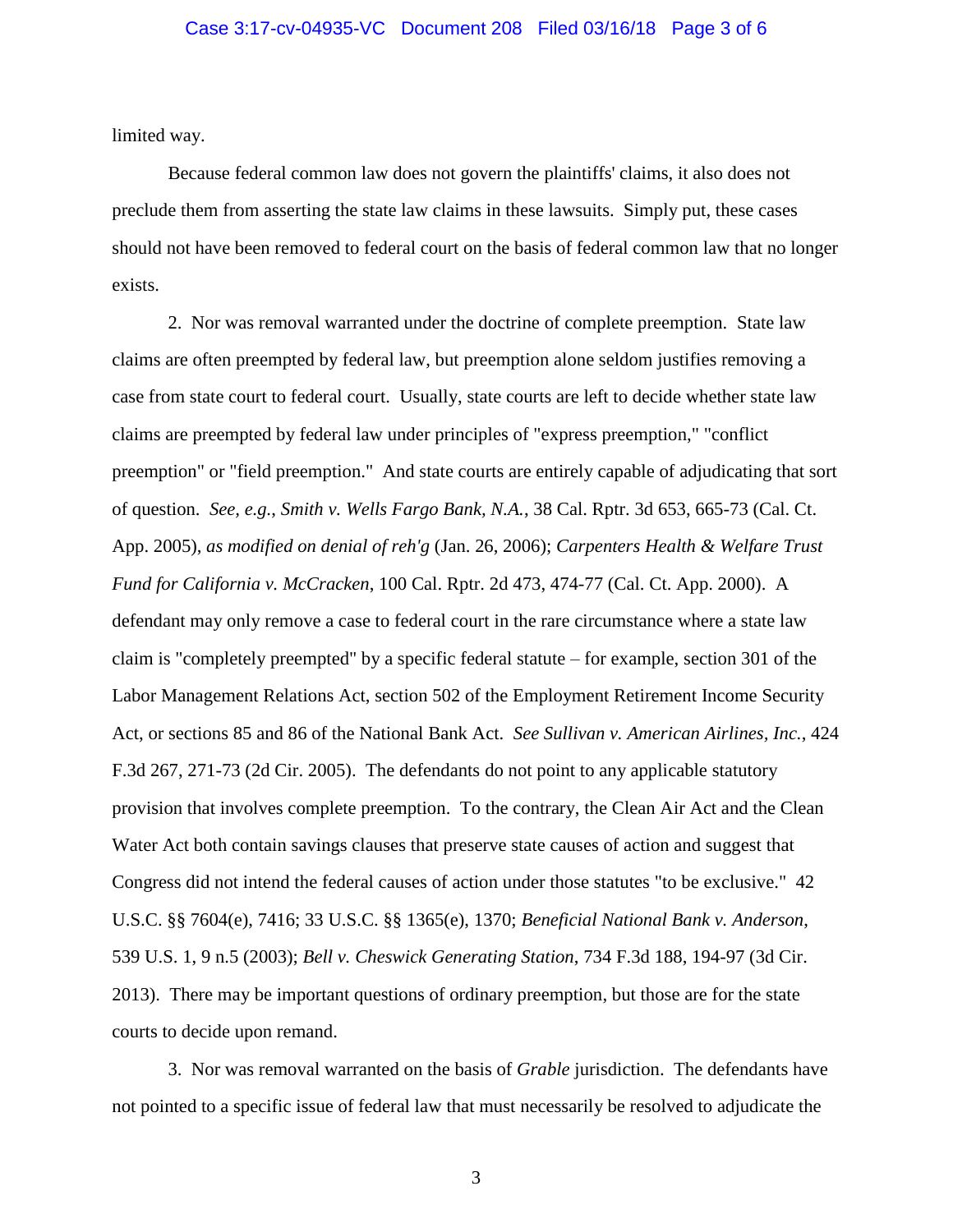state law claims. *Grable & Sons Metal Products, Inc. v. Darue Engineering & Manufacturing*, 545 U.S. 308, 314 (2005); *see also Empire Healthchoice Assurance, Inc. v. McVeigh*, 547 U.S. 677, 700 (2006). Instead, the defendants mostly gesture to federal law and federal concerns in a generalized way. The mere potential for foreign policy implications (resulting from the plaintiffs succeeding on their claims at an unknown future date) does not raise the kind of actually disputed, substantial federal issue necessary for *Grable* jurisdiction. Nor does the mere existence of a federal regulatory regime mean that these cases fall under *Grable*. *See Empire Healthchoice*, 547 U.S. at 701 ("[I]t takes more than a federal element 'to open the "arising" under" door.'" (quoting *Grable*, 545 U.S. at 313)). Moreover, even if deciding the nuisance claims were to involve a weighing of costs and benefits, and even if the weighing were to implicate the defendants' dual obligations under federal and state law, that would not be enough to invoke *Grable* jurisdiction. On the defendants' theory, many (if not all) state tort claims that involve the balancing of interests and are brought against federally regulated entities would be removable. *Grable* does not sweep so broadly. *See Empire Healthchoice*, 547 U.S. at 701 (describing *Grable* as identifying no more than a "slim category" of removable cases); *Grable*, 545 U.S. at 313-14, 319.

4. These cases were not removable under any of the specialized statutory removal provisions cited by the defendants. Removal under the Outer Continental Shelf Lands Act was not warranted because even if some of the activities that caused the alleged injuries stemmed from operations on the Outer Continental Shelf, the defendants have not shown that the plaintiffs' causes of action would not have accrued *but for* the defendants' activities on the shelf. *See In re Deepwater Horizon*, 745 F.3d 157, 163 (5th Cir. 2014). Nor was federal enclave jurisdiction appropriate, since federal land was not the "locus in which the claim arose." *In re High-Tech Employee Antitrust Litigation*, 856 F. Supp. 2d 1103, 1125 (N.D. Cal. 2012) (quoting *Alvares v. Erickson*, 514 F.2d 156, 160 (9th Cir. 1975)); *see also Ballard v. Ameron International Corp.*, No. 16-CV-06074-JSC, 2016 WL 6216194, at \*3 (N.D. Cal. Oct. 25, 2016); *Klausner v. Lucas Film Entertainment Co, Ltd.*, No. 09-03502 CW, 2010 WL 1038228, at \*4 (N.D. Cal. Mar. 19,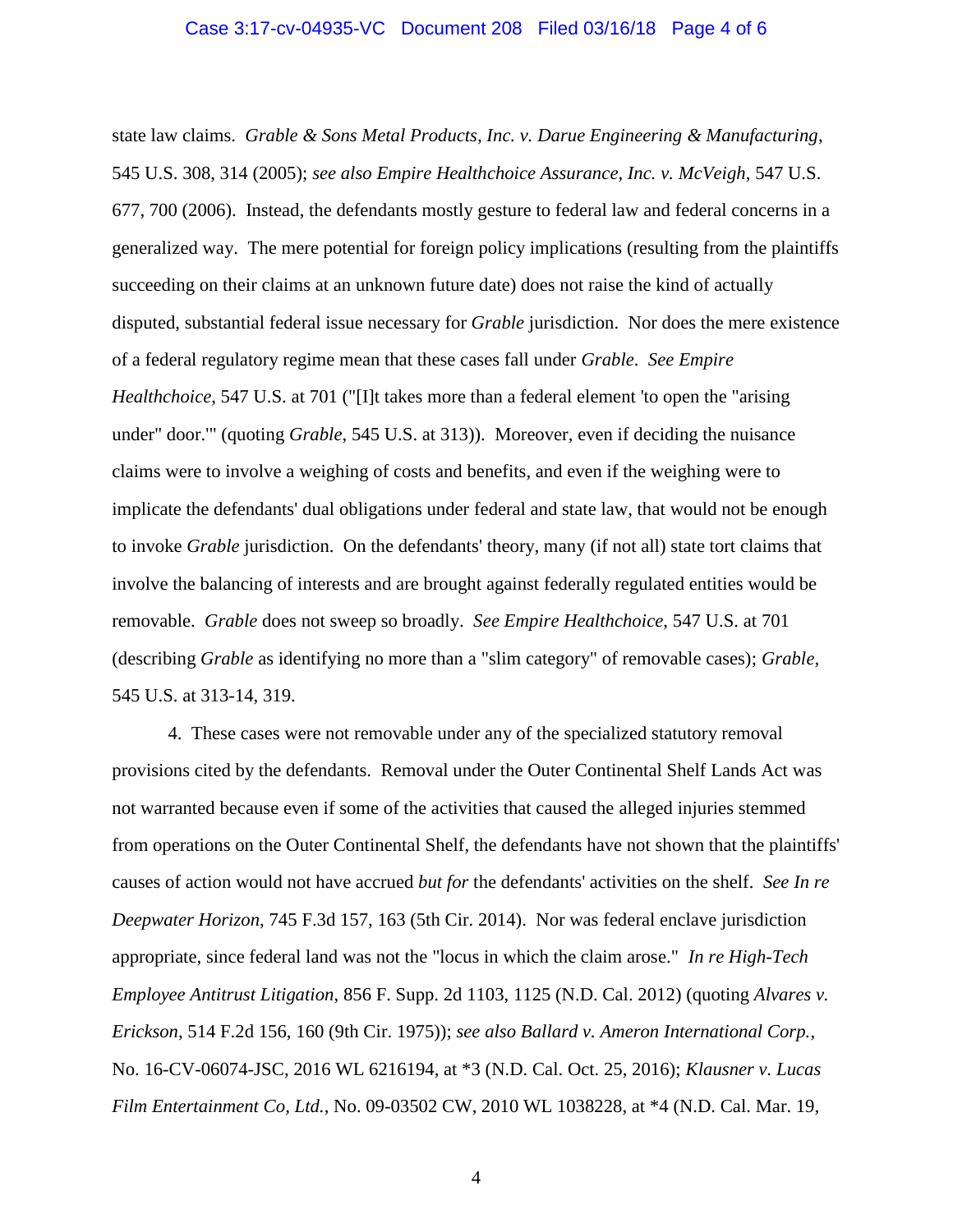#### Case 3:17-cv-04935-VC Document 208 Filed 03/16/18 Page 5 of 6

2010); *Rosseter v. Industrial Light & Magic*, No. C 08-04545 WHA, 2009 WL 210452, at \*2 (N.D. Cal. Jan. 27, 2009). Nor was there a reasonable basis for federal officer removal, because the defendants have not shown a "causal nexus" between the work performed under federal direction and the plaintiffs' claims, which are based on a wider range of conduct. *See Cabalce v. Thomas E. Blanchard & Associates, Inc.*, 797 F.3d 720, 727 (9th Cir. 2015); *see also Watson v. Philip Morris Companies, Inc.*, 551 U.S. 142, 157 (2007). And bankruptcy removal did not apply because these suits are aimed at protecting the public safety and welfare and brought on behalf of the public. *See City & Cty. of San Francisco v. PG & E Corp.*, 433 F.3d 1115, 1123-24 (9th Cir. 2006); *Lockyer v. Mirant Corp.*, 398 F.3d 1098, 1108-09 (9th Cir. 2005). To the extent two defendants' bankruptcy plans are relevant, there is no sufficiently close nexus between the plaintiffs' lawsuits and these defendants' plans. *See In re Wilshire Courtyard*, 729 F.3d 1279, 1287 (9th Cir. 2013).

\* \* \*

As the defendants note, these state law claims raise national and perhaps global questions. It may even be that these local actions are federally preempted. But to justify removal from state court to federal court, a defendant must be able to show that the case being removed fits within one of a small handful of small boxes. Because these lawsuits do not fit within any of those boxes, they were properly filed in state court and improperly removed to federal court. Therefore, the motions to remand are granted. The Court will issue a separate order in each case to remand it to the state court that it came from.

At the hearing, the defendants requested a short stay of the remand orders to sort out whether a longer stay pending appeal is warranted. A short stay is appropriate to consider whether the matter should be certified for interlocutory appeal, whether the defendants have the right to appeal based on their dubious assertion of federal officer removal, or whether the remand orders should be stayed pending the appeal of Judge Alsup's ruling. Therefore, the remand orders are stayed until 42 days of this ruling. Within 7 days of this ruling, the parties must submit a stipulated briefing schedule for addressing the propriety of a stay pending appeal. The